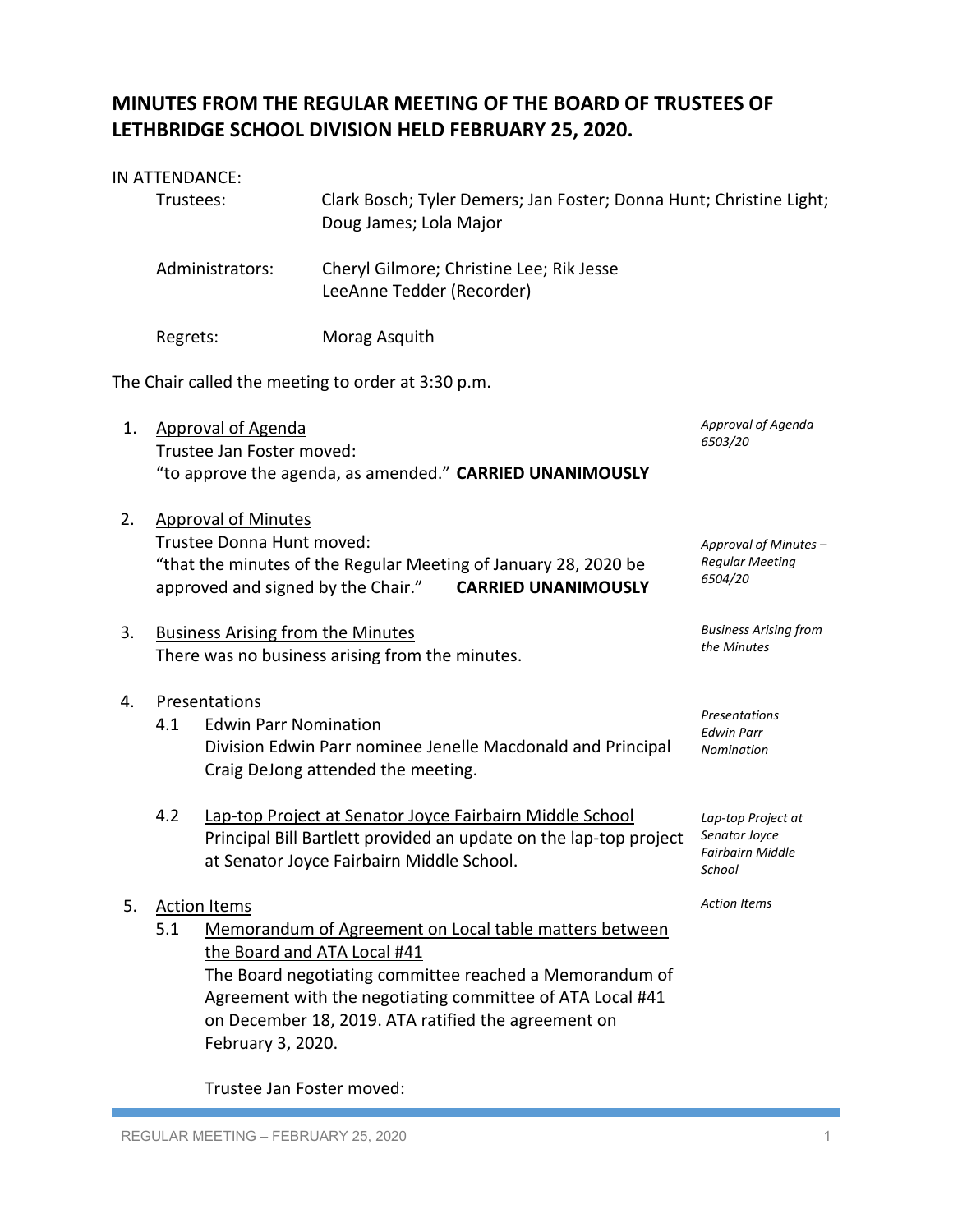"that the Memorandum of Agreement between the Board of Trustees of Lethbridge School Division and the Alberta Teachers Association Local #41 dated the 18th day of December 2019 be approved." **CARRIED UNANIMOUSLY**

5.2 Policy Review

Trish Syme, Coordinator of Learning and International Education, reviewed the following policies: Policy 700.1 Workplace Health & Safety – Leadership Commitment" Policy 700.2 Workplace Health & Safety – Hazard Assessment

Trustee Lola Major moved: "to approve Policy 700.1 Workplace Health & Safety: Leadership Commitment, as amended."

#### **CARRIED UNANIMOUSLY**

Trustee Lola Major moved: "to approve Policy 700.2 Workplace Health & Safety: Hazard Assessment, as amended." **CARRIED UNANIMOUSLY**

*Division Highlights*

*Policy Review*

*MOA with Local #41*

*6505/20*

*Policy 700.1 Workplace Health & Safety – Leadership Committee 6506/20*

*Policy 700.2 Workplace Health & Safety – Hazard Assessment 6507/20*

## 6. Division Highlights

- Clark attended grade 5 basketball games, ICE Scholarship Breakfast, and Town Hall. Thanks to Christine Light as MC of Scholarship Breakfast.
- Christine enjoyed breakfast at Westminster, ICE Scholarship Breakfast, LCI Khoros presentation, Town Hall, ATA Local meeting, Peter Mansbridge at SWATCA, and Poverty Committee got a huge donation in addition to a neighbours donation to the Poverty fund.
- Jan felt Town Hall was great, Scholarship Breakfast speaker was fabulous, remarkable student displays, and she read to a class at Coalbanks School.
- Doug attended the amazing GS Lakie Luna dance production and met with John Chief Calf.
- Tyler asked about Judy Trinh visiting WCHS and Chinook following her keynote address at the Scholarship Breakfast.
- Lola noted how fortunate we are to have the supportive people in our Education Centre.

## 7. Information Items

7.1 Board Chair Report

*Information Items*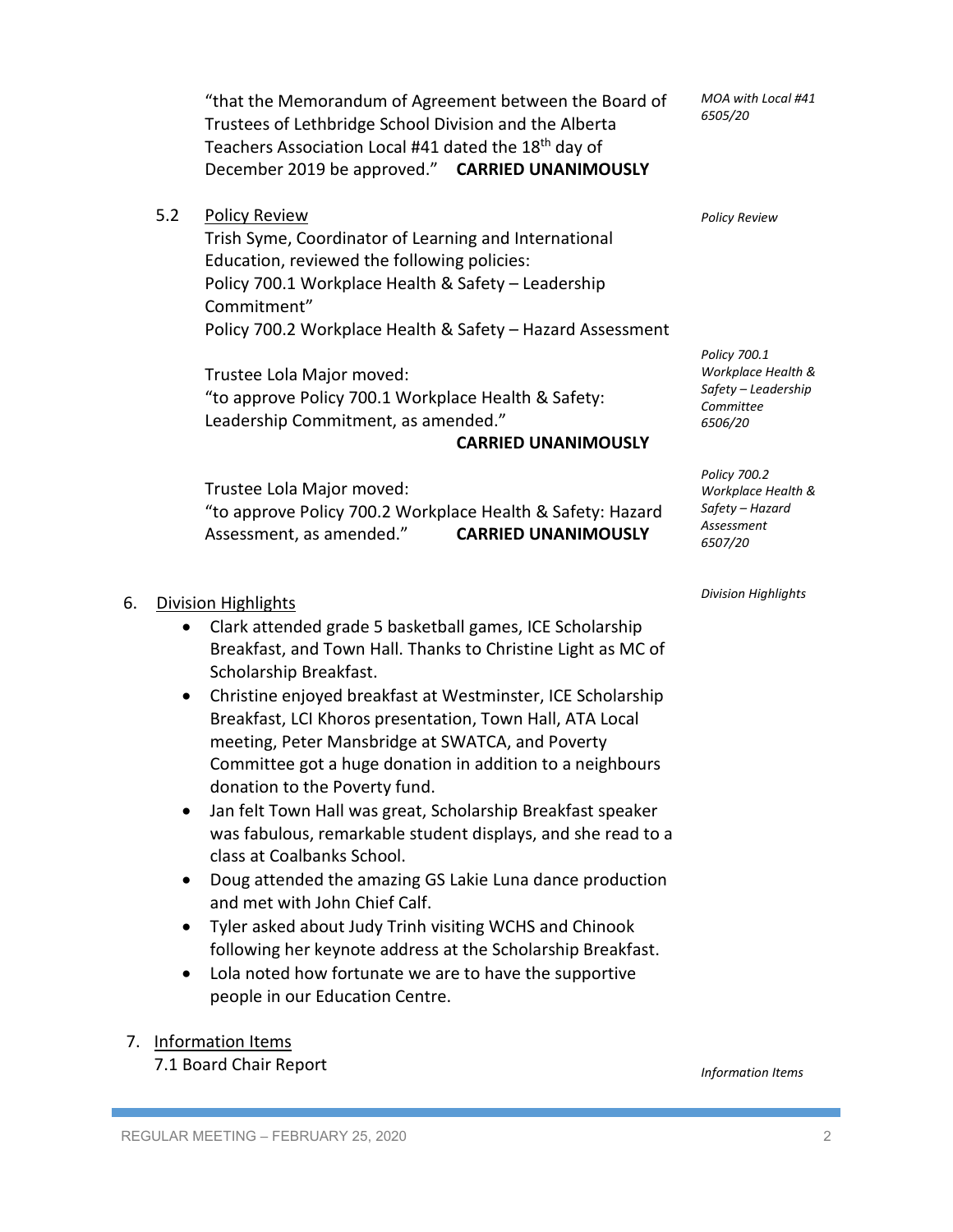|     |       | 7.1.1 Breakfast with the Board<br>Breakfast with the Board will be held at Fleetwood<br>Bawden School on Wednesday, March 4, 2020 at 7:45<br>a.m.                                                                   | Breakfast with the<br>Board                                       |
|-----|-------|---------------------------------------------------------------------------------------------------------------------------------------------------------------------------------------------------------------------|-------------------------------------------------------------------|
|     | 7.2.1 | 7.2 Associate Superintendent Reports<br><b>Business Affairs</b><br>Associate Superintendent Christine Lee provided a<br>written Business Affairs report.                                                            | Associate<br>Superintendent<br>Reports<br><b>Business Affairs</b> |
|     | 7.2.2 | Human Resources<br>Associate Superintendent Rik Jesse provided a written<br>Human Resources report.                                                                                                                 | Human Resources                                                   |
|     | 7.2.3 | <b>Instructional Services</b><br>Associate Superintendent Morag Asquith provided a<br>written Instructional Services report.                                                                                        | <b>Instructional Services</b>                                     |
| 7.3 |       | <b>Superintendent Reports</b>                                                                                                                                                                                       | Superintendent Report                                             |
|     | 7.3.1 | <b>Board Priorities</b><br>2019-20 Division Priorities report of actions was shared.                                                                                                                                | <b>Board Priorities</b>                                           |
|     | 7.3.2 | Acknowledgements of Excellence<br>Student and staff acknowledgements of excellence were<br>shared with the Board. Board members were<br>encouraged to congratulate the students and staff when<br>visiting schools. | Acknowledgements of<br>Excellence                                 |
|     | 7.3.3 | Donations and Support<br>Panago Pizza topped up the Galbraith School pizza<br>fundraiser held in January.<br>Evangelical Free Church donated \$87,966.16 to the<br>Poverty Intervention Committee.                  | <b>Donations and Support</b>                                      |
|     | 7.3.4 | <b>Snacks with the Superintendents</b><br>Snacks with the Superintendents will be held at Victoria<br>Park School on Thursday, March 12, 2020 at 8:00 a.m.                                                          | Snacks with the<br>Superintendents                                |
|     |       | 7.3.5 Calendar of Events<br>The Calendar of Events was reviewed.<br>Date corrections were March 4 Breakfast with the Board<br>and March 5-6 Board Retreat.                                                          | Calendar of Events                                                |